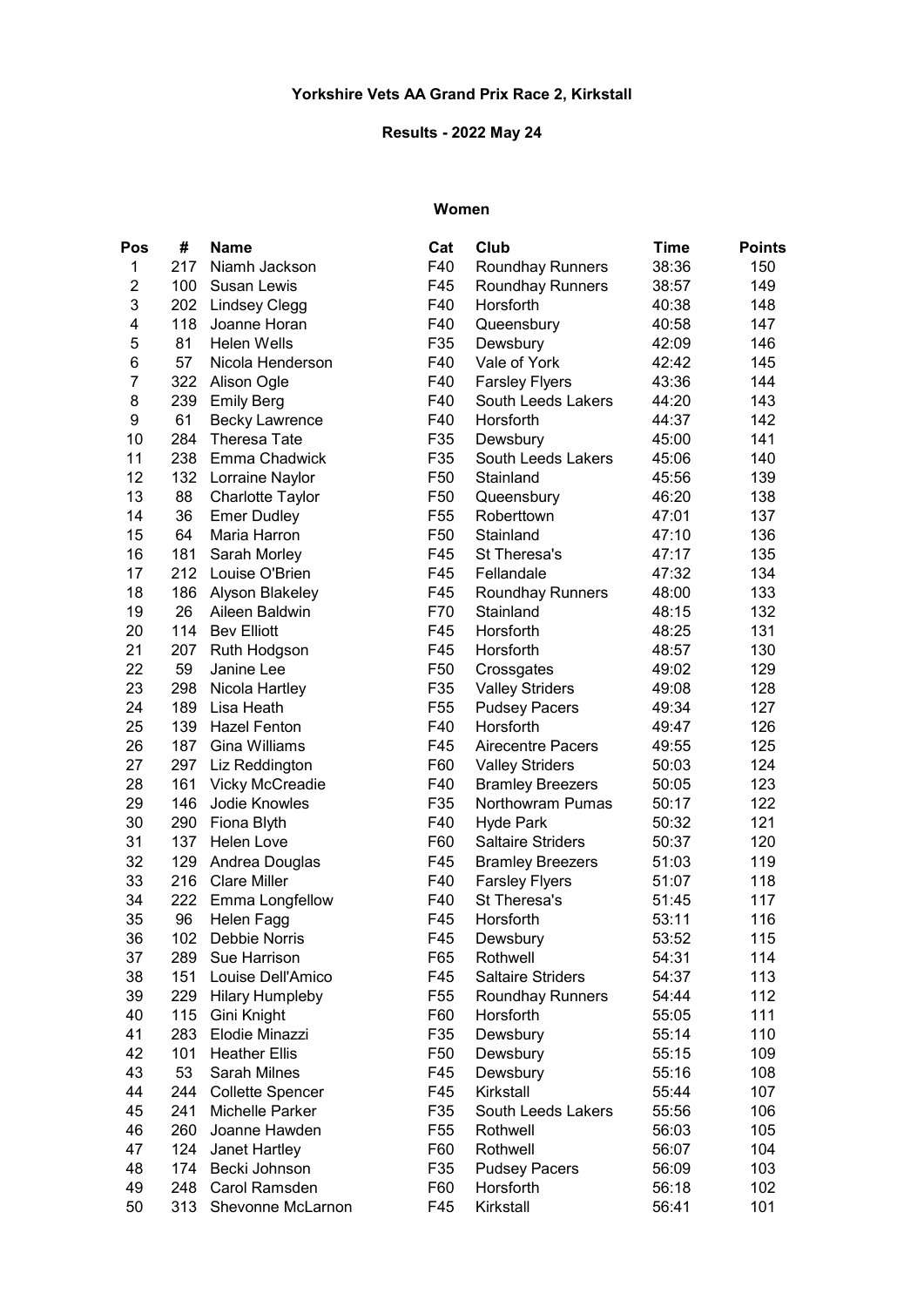| 51 | 291 | <b>Jane Prust</b>        | F60             | <b>Hyde Park</b>         | 56:56 | 100 |
|----|-----|--------------------------|-----------------|--------------------------|-------|-----|
| 52 | 308 | Victoria Brides          | F35             | Horsforth                | 56:57 | 99  |
| 53 | 314 | <b>Caroline Fuller</b>   | F60             | Sheffield & Dearne       | 57:07 | 98  |
| 54 | 271 | Catherine Gray           | F60             | Horsforth                | 57:21 | 97  |
| 55 | 177 | Ursula Clarke            | F <sub>55</sub> | <b>Baildon</b>           | 57:48 | 96  |
| 56 | 249 | Anna Sweeney             | F45             | Horsforth                | 57:55 | 95  |
| 57 | 221 | Stacey Goodyear          | F45             | St Theresa's             | 58:25 | 94  |
| 58 | 191 | Fiona Waterhouse         | F40             | Horsforth                | 58:40 | 93  |
| 59 | 272 | <b>Valerie Pell</b>      | F65             | St Theresa's             | 59:42 | 92  |
| 60 | 63  | Paula Pickersgill        | F <sub>50</sub> | Stainland                | 59:51 | 91  |
| 61 | 230 | Melanie May              | F60             | <b>Roundhay Runners</b>  | 60:12 | 90  |
| 62 | 273 | <b>Katherine Penrose</b> | F65             | St Theresa's             | 60:13 | 89  |
| 63 | 280 | <b>Wendy Mundy</b>       | F <sub>50</sub> | <b>Farsley Flyers</b>    | 60:24 | 88  |
| 64 | 232 | Carole Clifford          | F <sub>55</sub> | Rothwell                 | 60:36 | 87  |
| 65 | 197 | <b>Hilary Taylor</b>     | F45             | <b>Pudsey Pacers</b>     | 60:42 | 86  |
| 66 | 66  | Carol Moran              | F60             | Kirkstall                | 60:50 | 85  |
| 67 | 89  | Shelagh Hopkinson        | F65             | <b>Baildon</b>           | 60:55 | 84  |
| 68 | 162 | Suzanne Waterhouse       | F50             | <b>Bramley Breezers</b>  | 60:55 | 83  |
| 69 | 138 | Michelle Eyres           | F60             | <b>Saltaire Striders</b> | 61:12 | 82  |
| 70 | 228 | <b>Kate Gabriel</b>      | F <sub>55</sub> | <b>Roundhay Runners</b>  | 61:17 | 81  |
| 71 | 173 | Louise Kneeshaw          | F45             | <b>Baildon</b>           | 61:40 | 80  |
| 72 | 292 | Sally Robinson           | F50             | <b>Baildon</b>           | 62:11 | 79  |
| 73 | 278 | Nicole Bushby            | F45             | <b>Bramley Breezers</b>  | 63:03 | 78  |
| 74 | 231 | Penelope Robinson        | F70             | <b>Roundhay Runners</b>  | 64:16 | 77  |
| 75 | 315 | <b>Suzy Beck</b>         | F40             | <b>Pudsey Pacers</b>     | 65:05 | 76  |
| 76 | 282 | Rosemary Ann Bavinton    | F60             | <b>Baildon</b>           | 65:29 | 75  |
| 77 | 213 | Sarah Turner             | F <sub>55</sub> | <b>Pudsey Pacers</b>     | 65:42 | 74  |
| 78 | 106 | Kezzie Medford           | F75             | <b>Pudsey Pacers</b>     | 67:03 | 73  |
| 79 | 65  | <b>Bal Sandhu</b>        | F <sub>55</sub> | Kirkstall                | 68:38 | 72  |
| 80 | 198 | <b>Juliette Ward</b>     | F40             | <b>Pudsey Pacers</b>     | 68:52 | 71  |
| 81 | 206 | <b>Cathy Martin</b>      | F <sub>50</sub> | <b>Pudsey Pacers</b>     | 68:53 | 70  |
| 82 | 242 | Lindsay Johnson          | F <sub>50</sub> | <b>Pudsey Pacers</b>     | 68:54 | 69  |
| 83 | 99  | Maureen Coffey           | F70             | <b>Roundhay Runners</b>  | 74:28 | 68  |
| 84 | 134 | <b>Coralin Harrison</b>  | F75             | Harrogate                | 82:50 | 67  |
|    |     |                          |                 |                          |       |     |

#### Men

| 1  | 42  | Gavin Mulholland          | M50 | Stainland                | 0:33  | 300 |
|----|-----|---------------------------|-----|--------------------------|-------|-----|
| 2  | 262 | Michael Malyon            | M40 | <b>Baildon</b>           | 0:33  | 299 |
| 3  | 251 | <b>Richard Herrington</b> | M40 | St Theresa's             | 0:34  | 298 |
| 4  | 264 | <b>Matt Livesey</b>       | M35 | <b>Pudsey Pacers</b>     | 0:34  | 297 |
| 5  | 319 | Stephen Hall              | M35 | Stainland                | 35:43 | 296 |
| 6  | 270 | James Wilkinson           | M40 | Pudsey & Bramley         | 35:57 | 295 |
| 7  | 234 | <b>Rob Furness</b>        | M40 | Wharfedale               | 36:11 | 294 |
| 8  | 300 | Tim Brook                 | M40 | Holmfirth                | 36:26 | 293 |
| 9  | 201 | Michael Vargas            | M35 | <b>Hyde Park</b>         | 36:30 | 292 |
| 10 | 68  | <b>Jack Cooper</b>        | M35 | <b>Pudsey Pacers</b>     | 36:38 | 291 |
| 11 | 285 | Tim Dean                  | M45 | Dewsbury                 | 36:42 | 290 |
| 12 | 302 | <b>Brian Harrold</b>      | M35 | <b>Chapel Allerton</b>   | 36:44 | 289 |
| 13 | 265 | <b>James Clark</b>        | M40 | <b>Pudsey Pacers</b>     | 36:47 | 288 |
| 14 | 95  | Thomas Keighley           | M35 | <b>Pudsey Pacers</b>     | 36:48 | 287 |
| 15 | 309 | Neal Edmondson            | M35 | Horsforth                | 36:50 | 286 |
| 16 | 268 | <b>Charles Mortimer</b>   | M40 | <b>Chapel Allerton</b>   | 37:12 | 285 |
| 17 | 190 | Alan O'Brien              | M35 | Kirkstall                | 37:16 | 284 |
| 18 | 11  | Nigel Armitage            | M50 | <b>Pudsey Pacers</b>     | 37:21 | 283 |
| 19 | 235 | Daniel Smith              | M50 | Pudsey & Bramley         | 37:39 | 282 |
| 20 | 69  | Darran Ward               | M40 | <b>Pudsey Pacers</b>     | 37:42 | 281 |
| 21 | 125 | Andy Brown                | M50 | <b>Saltaire Striders</b> | 38:02 | 280 |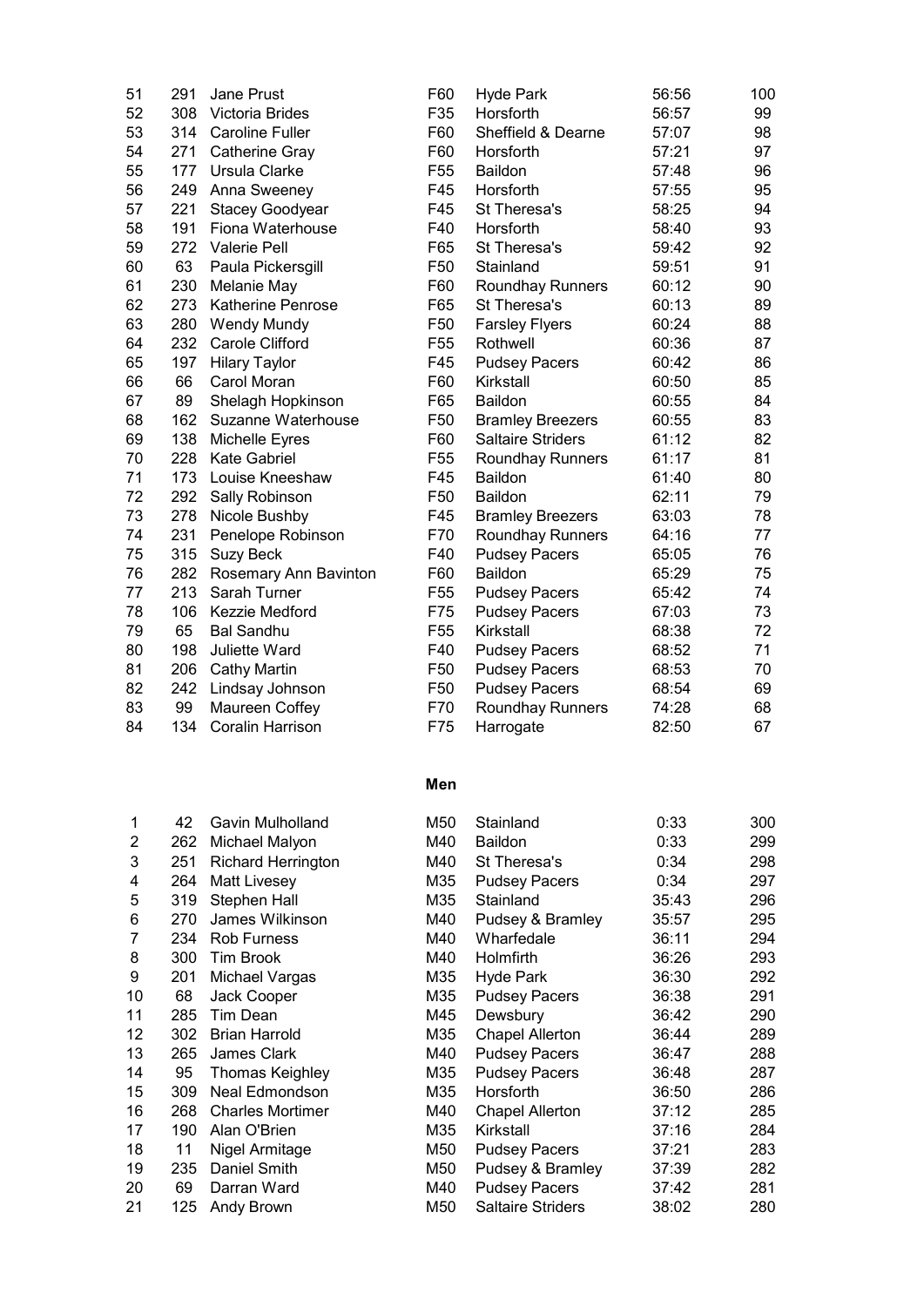| 22 | 286          | John MacPhail            | M40 | Dewsbury                         | 38:05 | 279 |
|----|--------------|--------------------------|-----|----------------------------------|-------|-----|
| 23 | 296          | Tom Bysouth              | M40 | <b>Abbey Runners</b>             | 38:12 | 278 |
| 24 | 180          | <b>Richard Harrison</b>  | M40 | South Leeds Lakers               | 38:23 | 277 |
| 25 | 123          | Paul Brown               | M55 | Rothwell                         | 38:26 | 276 |
| 26 | 119          | <b>Andrew Dovernor</b>   | M50 | Queensbury                       | 38:47 | 275 |
| 27 | 80           | Jamie Westwood           | M50 | Stainland                        | 38:54 | 274 |
| 28 | 277          | <b>Richard Walker</b>    | M45 | <b>Airecentre Pacers</b>         | 39:05 | 273 |
| 29 | 78           | Ian Martin               | M55 | Vale of York                     | 39:12 | 272 |
| 30 | 219          | Nathan Crossley          | M55 | Horsforth                        | 39:17 | 271 |
| 31 | 243          | Tom Murphy               | M35 |                                  | 39:19 | 270 |
| 32 | 62           | Louis Best               | M35 | <b>Pudsey Pacers</b><br>Rothwell | 39:21 | 269 |
|    |              |                          |     |                                  |       |     |
| 33 | 150          | Loris Dell'Amico         | M45 | <b>Saltaire Striders</b>         | 39:23 | 268 |
| 34 | 299          | <b>Chris Smith</b>       | M45 | <b>Hyde Park</b>                 | 39:28 | 267 |
| 35 | 70           | Jon Greenwood            | M40 | <b>Pudsey Pacers</b>             | 39:37 | 266 |
| 36 | 94           | <b>Matthew Blakeley</b>  | M50 | <b>Roundhay Runners</b>          | 39:55 | 265 |
| 37 | 301          | <b>Rob Greenland</b>     | M45 | <b>Chapel Allerton</b>           | 40:04 | 264 |
| 38 | 209          | Colin Johnstone          | M45 | South Leeds Lakers               | 40:11 | 263 |
| 39 | 261          | <b>Brendan Foley</b>     | M40 | Horsforth                        | 40:27 | 262 |
| 40 | 318          | Mark Pottinger           | M40 | Stainland                        | 40:30 | 261 |
| 41 | 4            | Anthony Waring           | M50 | Holmfirth                        | 40:33 | 260 |
| 42 | 233          | <b>Mark Andrew Smith</b> | M45 | Horsforth                        | 40:47 | 259 |
| 43 | 33           | Andrew Forsyth           | M60 | Doncaster                        | 40:55 | 258 |
| 44 | 121          | <b>Robert Samuels</b>    | M60 | <b>Pudsey Pacers</b>             | 41:14 | 257 |
| 45 | 320          | <b>Richard Hand</b>      | M40 | Stainland                        | 41:27 | 256 |
| 46 | 29           | <b>Simon Platts</b>      | M40 | Holmfirth                        | 41:32 | 255 |
| 47 | 71           | <b>Martin Bayliss</b>    | M65 | Meltham                          | 41:40 | 254 |
| 48 | 168          | <b>Neil Windle</b>       | M50 | Queensbury                       | 41:43 | 253 |
| 49 | 246          | Kevin Ogden              | M50 | Spenborough                      | 41:48 | 252 |
| 50 | 93           | lan Wilson               | M45 | Spenborough                      | 41:55 | 251 |
| 51 | 226          | <b>Stewart Nichol</b>    | M40 | St Theresa's                     | 41:58 | 250 |
| 52 | 210          | Keith Johnstone          | M45 | South Leeds Lakers               | 42:01 | 249 |
| 53 | 14           | Peter Hughes             | M65 | Queensbury                       | 42:04 | 248 |
| 54 | 224          | <b>Richard Varley</b>    | M35 | South Leeds Lakers               | 42:08 | 247 |
| 55 | 182          | <b>Emil Andrews</b>      | M45 |                                  | 42:09 | 246 |
| 56 | 108          |                          | M45 | Pudsey & Bramley                 | 42:12 | 245 |
|    |              | Darren Keighley          |     | <b>Pudsey Pacers</b>             |       |     |
| 57 | 19           | <b>Gerard Skippins</b>   | M45 | Spenborough                      | 42:18 | 244 |
| 58 | 153          | Simon Brady              | M55 | Queensbury                       | 42:21 | 243 |
| 59 | 317          | Paul Grist               | M55 | South Leeds Lakers               | 42:39 | 242 |
| 60 | 223          | <b>Adam Emery</b>        | M35 | South Leeds Lakers               | 42:45 | 241 |
| 61 | 194          | David Harling-Semmence   | M35 | <b>Bramley Breezers</b>          | 43:05 | 240 |
| 62 | 45           | <b>Andrew Paterson</b>   | M55 | Queensbury                       | 43:17 | 239 |
| 63 | 316          | Simon Rawnsley           | M50 | Stainland                        | 43:19 | 238 |
| 64 | 281          | <b>Rory Goldthorpe</b>   | M40 | <b>Abbey Runners</b>             | 43:22 | 237 |
| 65 | 321          | <b>Adam Firth</b>        | M35 | <b>Bramley Breezers</b>          | 43:24 | 236 |
| 66 | 200          | <b>Chris Campion</b>     | M40 | <b>Pudsey Pacers</b>             | 43:33 | 235 |
| 67 | 117          | <b>Richard Brook</b>     | M45 | Queensbury                       | 43:46 | 234 |
| 68 | 255          | Jon Boote                | M50 | Roberttown                       | 43:56 | 233 |
| 69 | 258          | David Brooks             | M55 | <b>Pudsey Pacers</b>             | 44:10 | 232 |
| 70 | $\mathbf{1}$ | Roy Huggins              | M55 | <b>Valley Striders</b>           | 44:36 | 231 |
| 71 | 43           | Mark Crabtree            | M60 | Halifax                          | 44:40 | 230 |
| 72 | 34           | <b>Tony Daniels</b>      | M60 | Meltham                          | 44:45 | 229 |
| 73 | 149          | Jonathan Brearley        | M45 | Northowram Pumas                 | 44:55 | 228 |
| 74 | 41           | Stephen Skidmore         | M65 | Denby Dale                       | 44:58 | 227 |
| 75 | 122          | <b>Jim Harris</b>        | M45 | Stainland                        | 45:00 | 226 |
| 76 | 104          | Steve Hallam             | M60 | Stainland                        | 45:02 | 225 |
| 77 | 27           | <b>Paul Patrick</b>      | M55 | Stainland                        | 45:11 | 224 |
| 78 | 305          | <b>Stuart Shepherd</b>   | M40 | <b>Chapel Allerton</b>           | 45:12 | 223 |
| 79 | 74           | Philip Lonsdale          | M55 | <b>Pudsey Pacers</b>             | 45:15 | 222 |
| 80 | 203          | Mark Pawson              | M45 | <b>Pudsey Pacers</b>             | 45:29 | 221 |
|    |              |                          |     |                                  |       |     |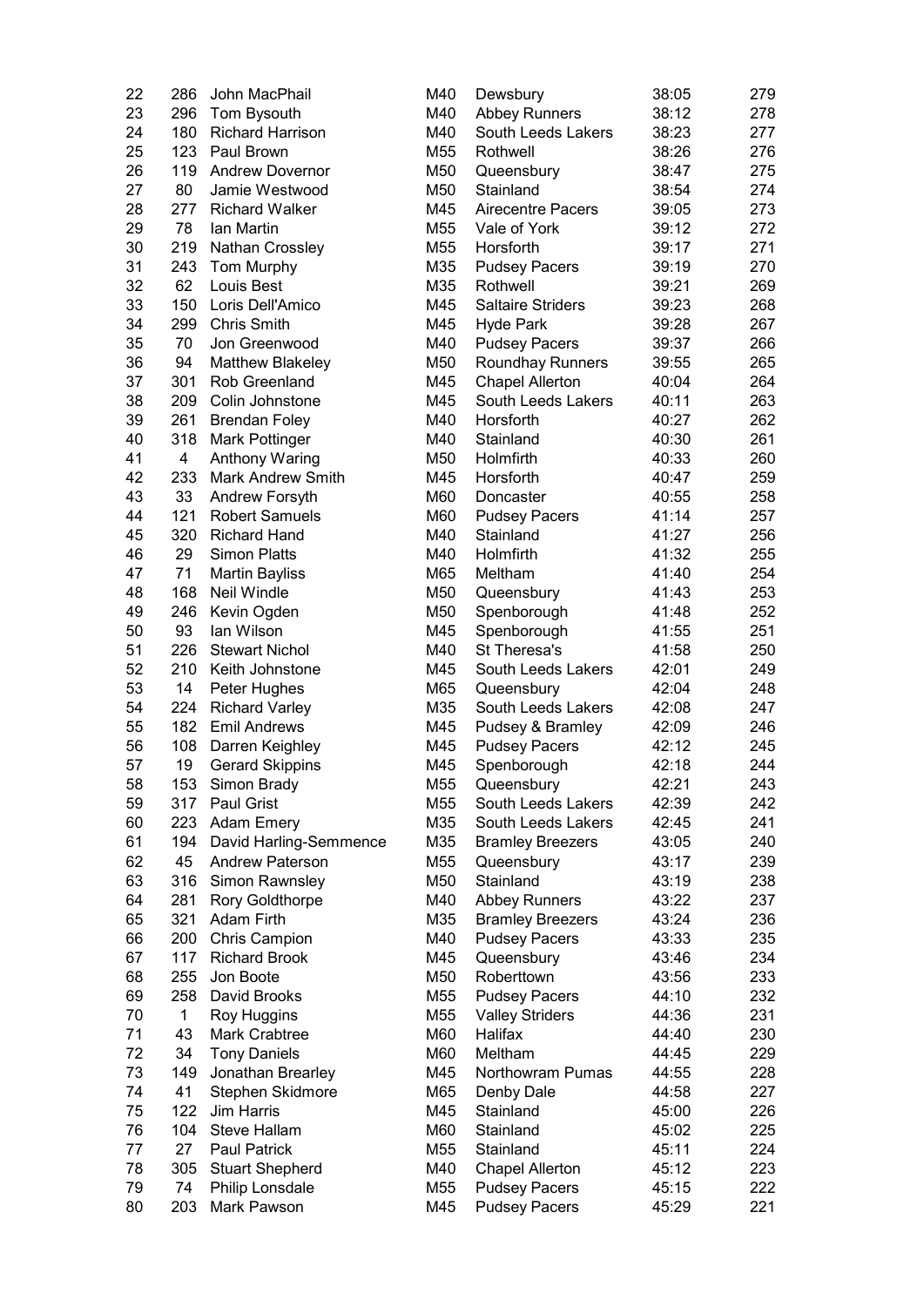| 81  | 293            | <b>Tony Baston</b>         | M55 | <b>Abbey Runners</b>     | 45:46 | 220 |
|-----|----------------|----------------------------|-----|--------------------------|-------|-----|
| 82  | 323            | Steven Clayton             | M50 | <b>Farsley Flyers</b>    | 45:48 | 219 |
| 83  | 13             | <b>Paul Bennett</b>        | M60 | <b>Bramley Breezers</b>  | 45:52 | 218 |
| 84  | 46             | <b>Andrew Tudor</b>        | M45 | Northowram Pumas         | 45:54 | 217 |
| 85  | 237            | David Booth                | M55 | <b>Pudsey Pacers</b>     | 46:11 | 216 |
| 86  | 288            | <b>Brad Strutt</b>         | M35 | <b>Pudsey Pacers</b>     | 46:12 | 215 |
| 87  | 266            | David Morley               | M65 | St Theresa's             | 46:24 | 214 |
| 88  | 164            | <b>Richard Thomas</b>      | M60 | Kirkstall                | 46:26 | 213 |
| 89  | 172            | <b>Alistair Settle</b>     | M50 | Wakefield                | 46:29 | 212 |
| 90  | 295            | <b>Melvin Thompson</b>     | M50 | Roberttown               | 46:43 | 211 |
| 91  | 50             |                            | M50 |                          | 46:49 | 210 |
|     |                | Nigel Taylor               |     | Lindley                  |       |     |
| 92  | $\overline{2}$ | Leroy Sutton               | M60 | <b>Valley Striders</b>   | 46:53 | 209 |
| 93  | 306            | <b>Tim Spencer</b>         | M65 | <b>Saltaire Striders</b> | 46:55 | 208 |
| 94  | 303            | <b>Stuart Tattersfield</b> | M50 | Roberttown               | 47:03 | 207 |
| 95  | 256            | Simon Wilkinson            | M35 | Northowram Pumas         | 47:04 | 206 |
| 96  | 267            | <b>Martin Dearie</b>       | M45 | Dewsbury                 | 47:06 | 205 |
| 97  | 112            | <b>Steve Carter</b>        | M70 | Keighley                 | 47:16 | 204 |
| 98  | 105            | Martin O'Brien             | M60 | Stainland                | 47:17 | 203 |
| 99  | 152            | <b>Dick Spendlove</b>      | M75 | Stainland                | 47:27 | 202 |
| 100 | 15             | <b>Mark Preston</b>        | M55 | Stainland                | 47:29 | 201 |
| 101 | 225            | Andy Thorp                 | M50 | <b>Farsley Flyers</b>    | 47:31 | 200 |
| 102 | 28             | John Ingles                | M50 | Stainland                | 47:37 | 199 |
| 103 | 54             | Andrew Johnson             | M60 | Knavesmire               | 47:41 | 198 |
| 104 | 211            | <b>Kieran Pickles</b>      | M35 | Dewsbury                 | 47:50 | 197 |
| 105 | 275            | Mark Gregory               | M60 | Rothwell                 | 47:52 | 196 |
| 106 | 236            | Jim Whittaker              | M50 | <b>Abbey Runners</b>     | 48:02 | 195 |
| 107 | 196            | David Womersley            | M65 | Horsforth                | 48:10 | 194 |
| 108 | 276            | <b>Warren Dennison</b>     | M55 | Roundhay Runners         | 48:12 | 193 |
| 109 | 294            | <b>Martin Nee</b>          | M55 | Vale of York             | 48:14 | 192 |
| 110 | 55             | <b>Bryan Parkinson</b>     | M70 | <b>Bingley</b>           | 48:17 | 191 |
| 111 | 113            | Jonathan Eagle             | M60 | Horsforth                | 48:36 | 190 |
| 112 | 40             | Michael Lunn               | M55 | Lindley                  | 48:39 | 189 |
| 113 | 39             | Dave Hudson                | M65 | Stainland                | 48:55 | 188 |
| 114 | 252            | <b>Andrew Warrender</b>    | M50 | South Leeds Lakers       | 49:22 | 187 |
| 115 | 214            | <b>Nigel Shaw</b>          | M55 | <b>Baildon</b>           | 49:25 | 186 |
| 116 | 240            | Steven Woods               | M60 | South Leeds Lakers       | 49:57 | 185 |
|     |                |                            |     |                          |       |     |
| 117 | 287            | Randolph Haggerty          | M55 | Kirkstall                | 50:01 | 184 |
| 118 | 279            | Mark Doyle                 | M40 | <b>Farsley Flyers</b>    | 50:09 | 183 |
| 119 | 312            | John Langley               | M50 | Northowram Pumas         | 50:15 | 182 |
| 120 | 304            | Maris Basko                | M40 | <b>Bramley Breezers</b>  | 50:16 | 181 |
| 121 | 120            | Lee Hipwell                | M45 | Queensbury               | 50:19 | 180 |
| 122 | 142            | Paul Gaile                 | M55 | <b>Pudsey Pacers</b>     | 50:26 | 179 |
| 123 | 136            | <b>Martin Love</b>         | M60 | <b>Saltaire Striders</b> | 50:36 | 178 |
| 124 | 208            | <b>Andrew Gange</b>        | M45 | Horsforth                | 50:39 | 177 |
| 125 | 204            | Simon Garside              | M55 | Rothwell                 | 51:01 | 176 |
| 126 | 254            | <b>Robert Halstead</b>     | M35 | Horsforth                | 52:06 | 175 |
| 127 | 269            | Michael Yeadon             | M60 | Horsforth                | 52:44 | 174 |
| 128 | 259            | <b>Martin McCleave</b>     | M55 | Horsforth                | 52:57 | 173 |
| 129 | 253            | David Render               | M40 | South Leeds Lakers       | 53:09 | 172 |
| 130 | 311            | Colin Bainbridge           | M60 | South Leeds Lakers       | 53:14 | 171 |
| 131 | 148            | Andy Flynn                 | M50 | Northowram Pumas         | 53:40 | 170 |
| 132 | 227            | Steve Wood                 | M65 | Horsforth                | 53:50 | 169 |
| 133 | 250            | <b>Stuart Gall</b>         | M40 | North Leeds Fell         | 53:56 | 168 |
| 134 | 147            | Jonathan Knowles           | M35 | Northowram Pumas         | 54:19 | 167 |
| 135 | 307            | <b>Matthew Hunt</b>        | M45 | <b>Pudsey Pacers</b>     | 54:30 | 166 |
| 136 | 103            | <b>Carl White</b>          | M35 | Queensbury               | 54:34 | 165 |
| 137 | 175            | lan Robinson               | M40 | <b>Pudsey Pacers</b>     | 55:24 | 164 |
| 138 | 130            | Don Harrison               | M55 | <b>Bramley Breezers</b>  | 55:37 | 163 |
| 139 | 218            | <b>William Overton</b>     | M70 | <b>Pudsey Pacers</b>     | 55:40 | 162 |
|     |                |                            |     |                          |       |     |